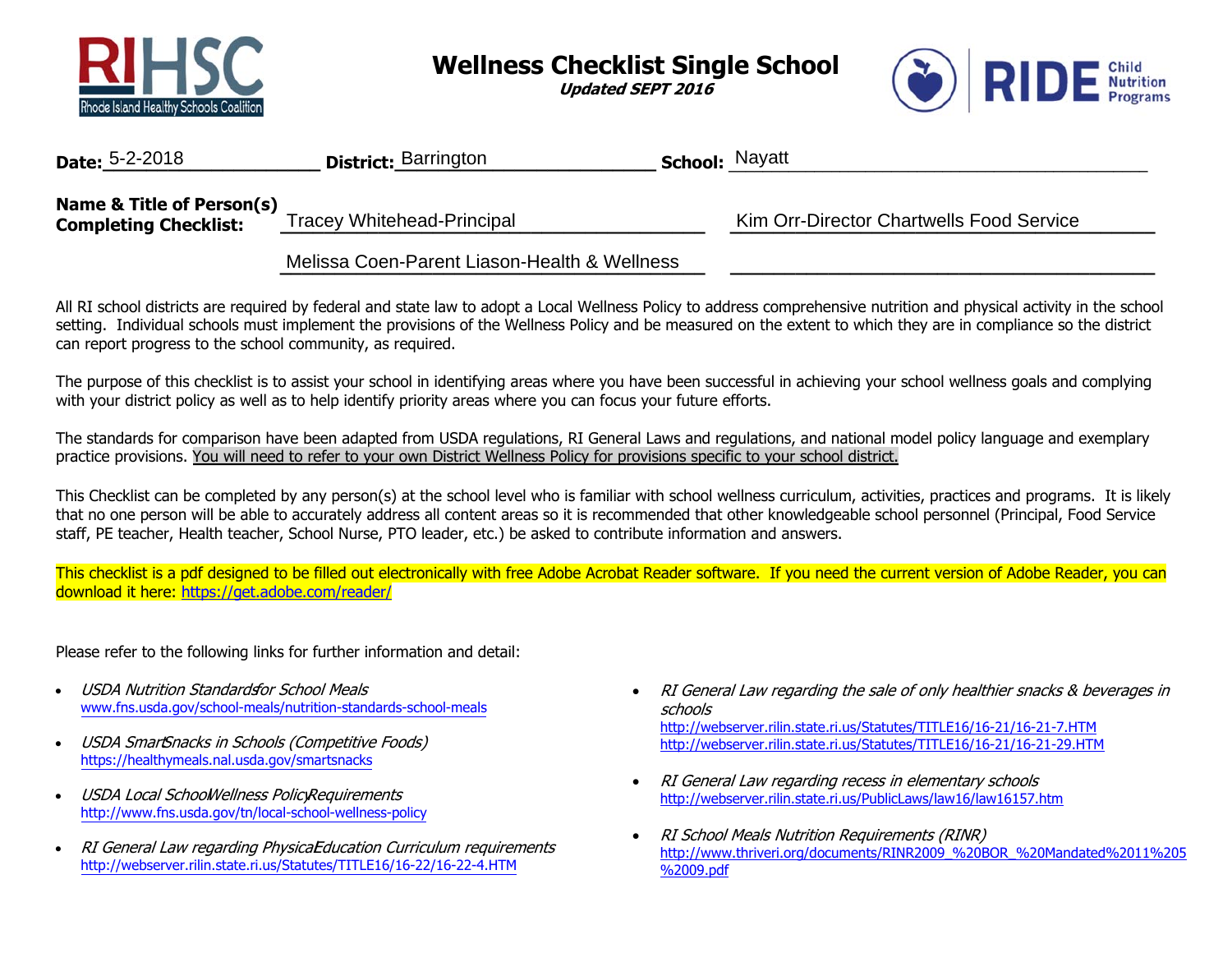*updated August 2016*

**Measurement Codes: ES** = Exceeds Standard **MS** = Meets Standard **NI** = Needs Improvement **N/A** = Not Applicable

**SCHOOL:**  Nayatt

| Standard                                   |                                                                                                                                                                                                                               |           | <b>Measurement</b> |                |     |                                                                                                                       |
|--------------------------------------------|-------------------------------------------------------------------------------------------------------------------------------------------------------------------------------------------------------------------------------|-----------|--------------------|----------------|-----|-----------------------------------------------------------------------------------------------------------------------|
|                                            | A. Communication                                                                                                                                                                                                              | <b>ES</b> | <b>MS</b>          | <b>NI</b>      | N/A | <b>Notes</b>                                                                                                          |
| 1                                          | District administration and/or district Wellness Committee<br>regularly communicates with this school about the contents of the<br><b>Wellness Policy.</b>                                                                    | $\Box$    |                    |                |     | through a variety of formats, principal/staff updates, communications<br>to parents and staff, faculty meetings, etc. |
| 2                                          | Principal regularly communicates with this school's staff about the<br>content and implementation of the Wellness Policy and school-<br>based wellness initiatives (for example, at staff orientations and<br>meetings).      |           |                    |                |     |                                                                                                                       |
| lЗ                                         | This school regularly shares information and solicits input on the<br>provisions of the Wellness Policy and school wellness initiatives<br>with students/parents/guardians.                                                   |           |                    |                |     | Surveys, meetings with staff and PTO, written updates, meeting with<br>Room Parents, etc.                             |
| 4                                          | This school has representation on the district Wellness Committee.                                                                                                                                                            |           | П                  |                |     | <b>Principal and Parent Liason</b>                                                                                    |
| l5                                         | This school provides an annual report of wellness activities,<br>successes and challenges to the district wellness committee.                                                                                                 |           | П                  |                |     |                                                                                                                       |
| <b>B. Foods/Beverages in the Cafeteria</b> |                                                                                                                                                                                                                               | <b>ES</b> | <b>MS</b>          | <b>NI</b>      | N/A | <b>Notes</b>                                                                                                          |
|                                            | <b>Environment</b>                                                                                                                                                                                                            |           |                    |                |     |                                                                                                                       |
| 6                                          | The cafeteria has a pleasant and inviting environment.                                                                                                                                                                        |           | Е                  |                |     |                                                                                                                       |
| 17                                         | Students are given adequate time at breakfast and lunch to<br>purchase and eat food (ideally, minimum 10 minutes for breakfast<br>and 20 minutes for lunch after seated).                                                     |           |                    | $\blacksquare$ |     | Breakfast is grab and go.                                                                                             |
| l8                                         | Healthy food choices are promoted to students; the marketing of<br>foods/beverages that do not meet USDA Smart Snacks in Schools<br>standards and RI state law is prohibited during the school day.*                          |           | E                  |                |     |                                                                                                                       |
|                                            | <b>Meal Programs</b>                                                                                                                                                                                                          |           |                    |                |     |                                                                                                                       |
| 19                                         | The School Breakfast, Lunch and After-School Snacks Programs, at<br>a minimum, comply with the current USDA Nutrition Standards for<br>Federal Meals Programs and with the RI School Meals Nutrition<br>Requirements (RINR).* | $\Box$    |                    |                |     |                                                                                                                       |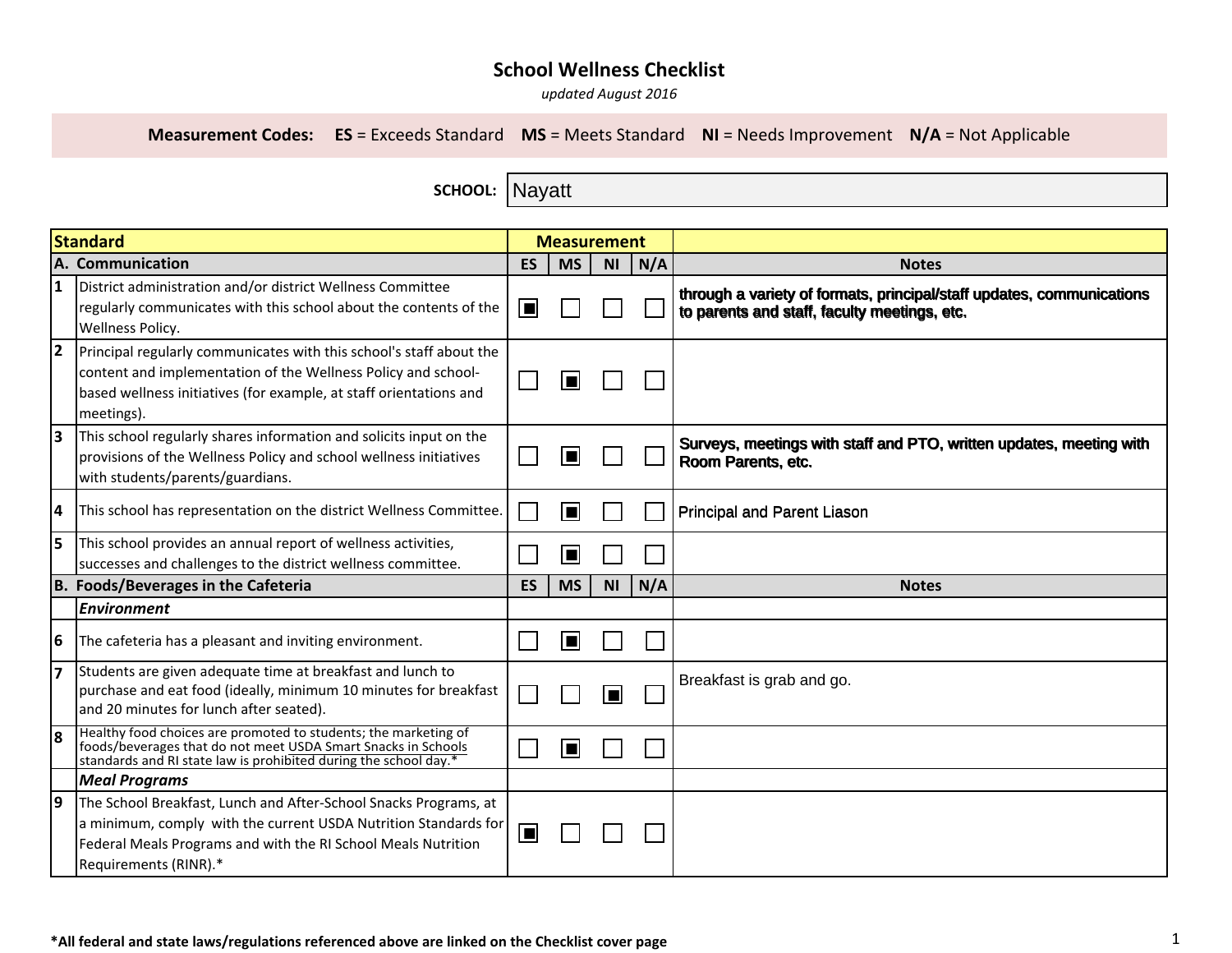*updated August 2016*

| B. Foods/Beverages in the Cafeteria (cont.)                            | ES        | <b>MS</b> | <b>NI</b> | N/A | <b>Notes</b>                                                              |
|------------------------------------------------------------------------|-----------|-----------|-----------|-----|---------------------------------------------------------------------------|
| 10 The meal programs utilize locally sourced RI farm products          | П         |           |           |     | Localdonds purchased throughout the year.                                 |
| whenever possible.                                                     |           |           |           |     |                                                                           |
| 11 School kitchen facilities are upgraded as needed to support the     |           |           |           | ▣   | Nayattsis assatellite if gcility                                          |
| preparation and storage of freshly prepared food.                      |           |           |           |     |                                                                           |
| 12 Food service workers are provided nutrition education, training     |           |           |           |     | <b>KitchenstafteparticipatespA/SDA</b> graining                           |
| and support for the preparation of made-from-scratch meals and         |           |           |           |     |                                                                           |
| the promotion of healthier eating.                                     |           |           |           |     |                                                                           |
| 13 Nutrition information for school meals is available to              | $\Box$    |           |           |     |                                                                           |
| students/parents/guardians.                                            |           |           |           |     |                                                                           |
| 14 Students/parents/guardians can provide feedback and give input      |           | E         |           |     |                                                                           |
| on menus and participate in the promotion of healthful options.        |           |           |           |     |                                                                           |
| A la carte Beverages and Snacks                                        |           |           |           |     |                                                                           |
| 15 The food service program is in compliance with USDA Smart Snacks    |           |           |           |     |                                                                           |
| in School standards and RI state law for the sale of only healthier a  |           |           |           |     |                                                                           |
| la carte beverages and snacks before, during and one hour after        |           |           |           |     |                                                                           |
| the school day .* (Beverage choices are limited to water,              |           |           |           |     |                                                                           |
| carbonated water flavored or sweetened with 100% fruit juice,          |           | Е         |           |     |                                                                           |
| 100% fruit juice, nonfat or 1% non-flavored or flavored milks, and     |           |           |           |     |                                                                           |
| fortified soy beverages. Snack choices are mostly fruits,              |           |           |           |     |                                                                           |
| vegetables, and whole grain items that are low in fat, sugar and       |           |           |           |     |                                                                           |
| sodium.)                                                               |           |           |           |     |                                                                           |
| 16 Students are provided access to free, safe and fresh drinking water | $\Box$    |           |           |     | There is a hydration station with elean, filtered, cold water accessible. |
| during meal service (and ideally throughout the day).                  |           |           |           |     |                                                                           |
| C. Foods/Beverages Outside the Cafeteria                               | <b>ES</b> | <b>MS</b> | <b>NI</b> | N/A | <b>Notes</b>                                                              |
| <b>Vending Machines</b>                                                |           |           |           |     |                                                                           |
| 17 Vending machines in this school are in compliance with USDA         |           |           |           |     | No vending machines at the school.                                        |
| Smart Snacks in School standards and RI state law for the sale of      |           |           |           |     |                                                                           |
| only healthier beverages and snacks before, during and one hour        |           |           |           |     |                                                                           |
| after the school day .* (Beverage choices are limited to water,        |           |           |           |     |                                                                           |
| carbonated water flavored or sweetened with 100% fruit juice,          |           | ı         |           |     |                                                                           |
| 100% fruit juice, nonfat or 1% non-flavored or flavored milks, and     |           |           |           |     |                                                                           |
| fortified soy beverages. Snack choices are mostly fruits,              |           |           |           |     |                                                                           |
| vegetables, and whole grain items that are low in fat, sugar and       |           |           |           |     |                                                                           |
| sodium.)                                                               |           |           |           |     |                                                                           |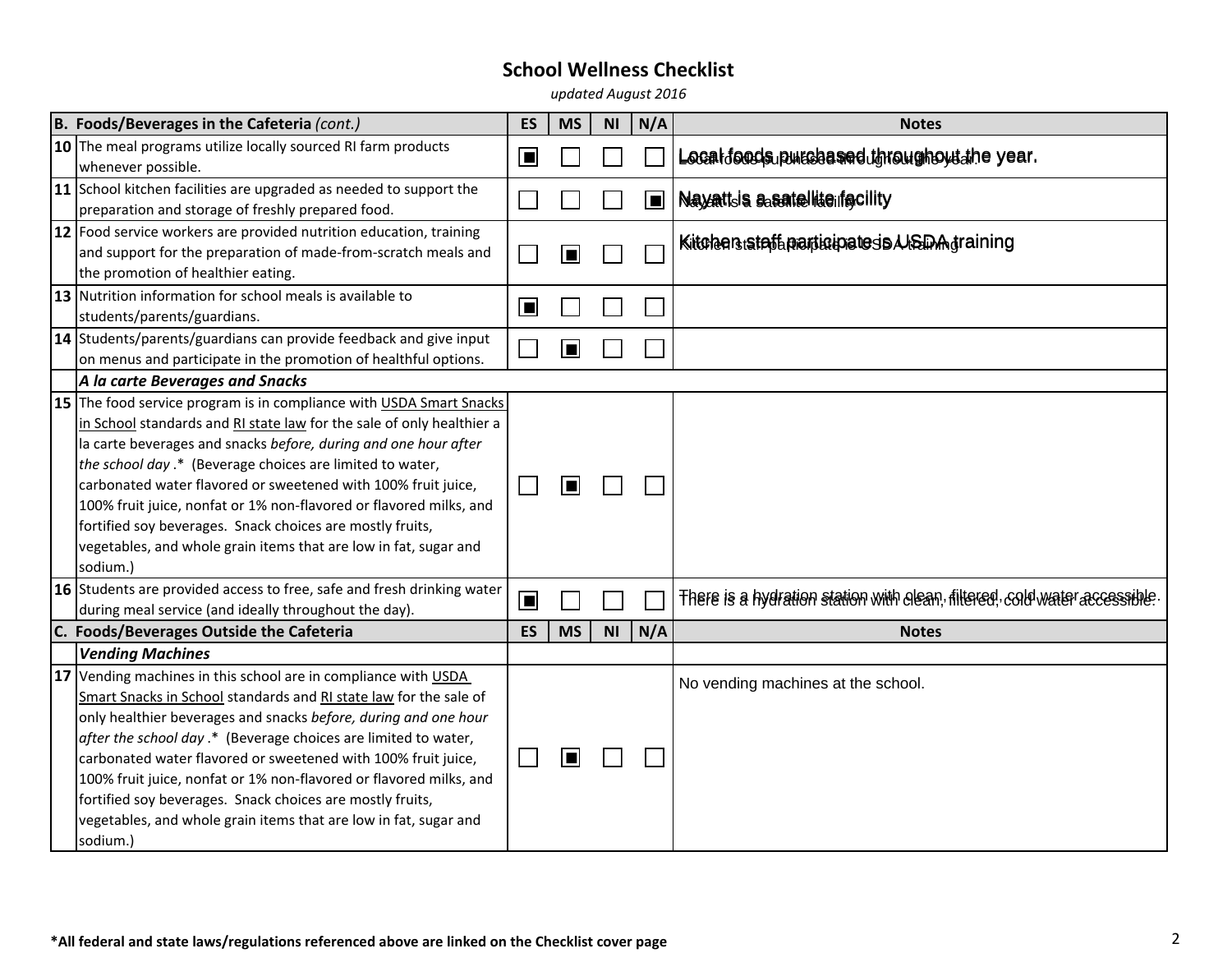*updated August 2016*

|    | C. Foods/Beverages Outside the Cafeteria (cont.)                                                                                                                                                                                                                                                                                                                                                                                                                                                                                                             | <b>ES</b> | <b>MS</b> | <b>NI</b> | N/A | <b>Notes</b>                                                                                             |
|----|--------------------------------------------------------------------------------------------------------------------------------------------------------------------------------------------------------------------------------------------------------------------------------------------------------------------------------------------------------------------------------------------------------------------------------------------------------------------------------------------------------------------------------------------------------------|-----------|-----------|-----------|-----|----------------------------------------------------------------------------------------------------------|
|    | <b>School Store</b>                                                                                                                                                                                                                                                                                                                                                                                                                                                                                                                                          |           |           |           |     |                                                                                                          |
|    | 18 The school store sells only non-food items or sells beverages<br>and/or snacks that comply with USDA Smart Snacks in School<br>standards and RI state law for the sale of only healthier beverages<br>and snacks before, during and one hour after the school day.*<br>(Beverage choices are limited to water, carbonated water flavored<br>or sweetened with 100% fruit juice, 100% fruit juice, nonfat or 1%<br>non-flavored or flavored milks, and fortified soy beverages. Snack<br>choices are mostly fruits, vegetables, and whole grain items that |           | П         |           |     | School store does not sell food.                                                                         |
|    | are low in fat, sugar and sodium.)                                                                                                                                                                                                                                                                                                                                                                                                                                                                                                                           |           |           |           |     |                                                                                                          |
|    | <b>School/Classroom Celebrations and Events</b>                                                                                                                                                                                                                                                                                                                                                                                                                                                                                                              |           |           |           |     |                                                                                                          |
|    | 19 Celebrations and events (birthdays, holidays, potlucks, etc.)<br>comply with the district Wellness Policy. Ideally, they do not<br>include food (or only items that meet the USDA Smart Snacks in<br>Schools standards and RI state law) or are only allowed to include<br>food on limited occasions as part of a curriculum-related activity.                                                                                                                                                                                                            | ⊫         |           |           |     | Celebrations are non-food events.                                                                        |
|    | 20 Parents/guardians are notified of any celebration or event where<br>food will be served and given the option to decline their child's<br>participation.                                                                                                                                                                                                                                                                                                                                                                                                   |           |           |           |     | Families participated in the Harvest Feast and they were provided this<br>option.                        |
| 21 | Ingredient lists for any foods/beverages served as a part of a<br>school celebration or event are available upon request due to food<br>allergy/sensitivity concerns.                                                                                                                                                                                                                                                                                                                                                                                        |           |           |           |     |                                                                                                          |
|    | <b>After-School Programs</b>                                                                                                                                                                                                                                                                                                                                                                                                                                                                                                                                 |           |           |           |     |                                                                                                          |
|    | 22 All beverages and snacks provided by school employees or<br>representatives of outside organizations operating on school<br>premises comply with the district Wellness Policy.                                                                                                                                                                                                                                                                                                                                                                            |           |           |           |     | PTO Events and faculty celebrations have snacks, but we work to<br>keep them within the Wellness Policy. |
|    | <b>Concessions</b>                                                                                                                                                                                                                                                                                                                                                                                                                                                                                                                                           |           |           |           |     |                                                                                                          |
|    | 23 Food concessions available for sale after the school day on school<br>grounds comply with the district Wellness Policy. (Ideally, healthy<br>items are featured and high sugar, high fat and/or high calorie<br>items are limited.)                                                                                                                                                                                                                                                                                                                       |           | П         |           |     |                                                                                                          |
|    | D. Fundraising                                                                                                                                                                                                                                                                                                                                                                                                                                                                                                                                               | <b>ES</b> | <b>MS</b> | <b>NI</b> | N/A | <b>Notes</b>                                                                                             |
|    | Applies to all school fundraising activities (including, but not limited to, PTA/PTO/PTG, student clubs and sports, and principal/staff fundraisers)                                                                                                                                                                                                                                                                                                                                                                                                         |           |           |           |     |                                                                                                          |
|    | 24 Everyone conducting fundraising activities is aware of the USDA<br>Smart Snacks in School standards, RI state law for the sale of only<br>healthier beverages and snacks, and the district Wellness Policy.*                                                                                                                                                                                                                                                                                                                                              |           |           |           |     |                                                                                                          |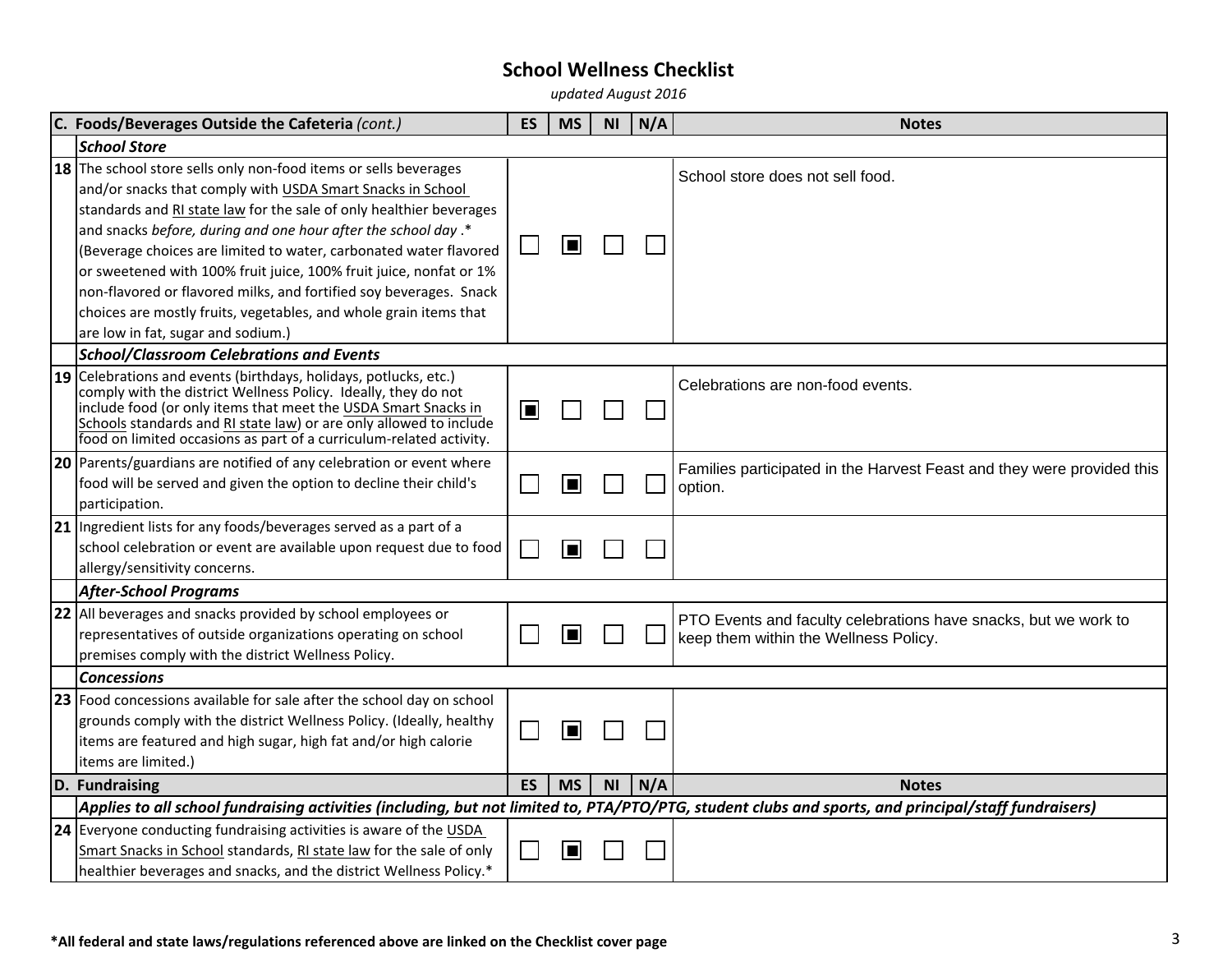*updated August 2016*

|    | D. Fundraising (cont.)                                                                                                                                                                                                                                                                                                                                                                                                                                                                                                                                            | <b>ES</b> | <b>MS</b>      | <b>NI</b> | N/A | <b>Notes</b>                                                                                                                              |
|----|-------------------------------------------------------------------------------------------------------------------------------------------------------------------------------------------------------------------------------------------------------------------------------------------------------------------------------------------------------------------------------------------------------------------------------------------------------------------------------------------------------------------------------------------------------------------|-----------|----------------|-----------|-----|-------------------------------------------------------------------------------------------------------------------------------------------|
|    | 25 Any food fundraising for sale and consumption before, during and<br>one hour after the school day complies with USDA Smart Snacks in<br>School standards and RI state law for the sale of only healthier<br>beverages and snacks.* (Beverage choices are limited to water,<br>carbonated water flavored or sweetened with 100% fruit juice,<br>100% fruit juice, nonfat or 1% non-flavored or flavored milks, and<br>fortified soy beverages. Snack choices are mostly fruits,<br>vegetables, and whole grain items that are low in fat, sugar and<br>sodium.) |           | $\blacksquare$ |           |     | No frodd <i>hyhoraisers</i> .                                                                                                             |
|    | 26 Fundraisers held outside of the school day comply with the district<br>Wellness Policy. (Ideally, non-food fundraisers are encouraged and<br>food sales featuring high sugar, high fat and/or high calorie items<br>are discouraged.)                                                                                                                                                                                                                                                                                                                          | $\Box$    |                |           |     |                                                                                                                                           |
|    | 27 Fundraisers that promote physical activity are encouraged.                                                                                                                                                                                                                                                                                                                                                                                                                                                                                                     | E         |                |           |     | AnnualNagyatK5K anchileralaifamily fun aun umah fundraiser                                                                                |
| 28 | Candy fundraising, while strictly prohibited during school hours, is<br>discouraged or prohibited outside of school hours.                                                                                                                                                                                                                                                                                                                                                                                                                                        |           | E              |           |     |                                                                                                                                           |
|    | <b>E. Nutrition Education/Wellness Promotion</b>                                                                                                                                                                                                                                                                                                                                                                                                                                                                                                                  | ES        | <b>MS</b>      | <b>NI</b> | N/A | <b>Notes</b>                                                                                                                              |
|    | <b>Nutrition Education</b>                                                                                                                                                                                                                                                                                                                                                                                                                                                                                                                                        |           |                |           |     |                                                                                                                                           |
|    | 29 All students in this school receive yearly grade-appropriate<br>nutrition education that is interactive and teaches the skills<br>needed to adopt healthy eating behaviors.                                                                                                                                                                                                                                                                                                                                                                                    |           |                | П         |     | This is an area we would like to impreve further a Nayett Blafstaff,<br>administration, and the nurse work on this upor more can be done. |
|    | 30 Nutrition lessons are integrated into the core curriculum, including<br>math, science and language arts.                                                                                                                                                                                                                                                                                                                                                                                                                                                       |           | Е              |           |     |                                                                                                                                           |
|    | 31 Nutrition education is linked to the school food environment,<br>including the cafeteria.                                                                                                                                                                                                                                                                                                                                                                                                                                                                      |           |                |           |     | Monthly Simply Good Nutrition Program. Harvest of the Month.                                                                              |
|    | <b>Wellness Promotion</b>                                                                                                                                                                                                                                                                                                                                                                                                                                                                                                                                         |           |                |           |     |                                                                                                                                           |
|    | 32   Marketing of foods/beverages that do not meet USDA Smart Snacks in Schools<br>and state nutrition standards is prohibited during the school day.*                                                                                                                                                                                                                                                                                                                                                                                                            |           | ▐▉             |           |     |                                                                                                                                           |
|    | 33 This school provides parents/guardians with educational<br>opportunities regarding nutrition, physical activity and wellness<br>promotion.                                                                                                                                                                                                                                                                                                                                                                                                                     |           |                |           |     | Mindfulness WS, Health and PE Week, Jogathon, Hoops for Hearts,<br>etc.                                                                   |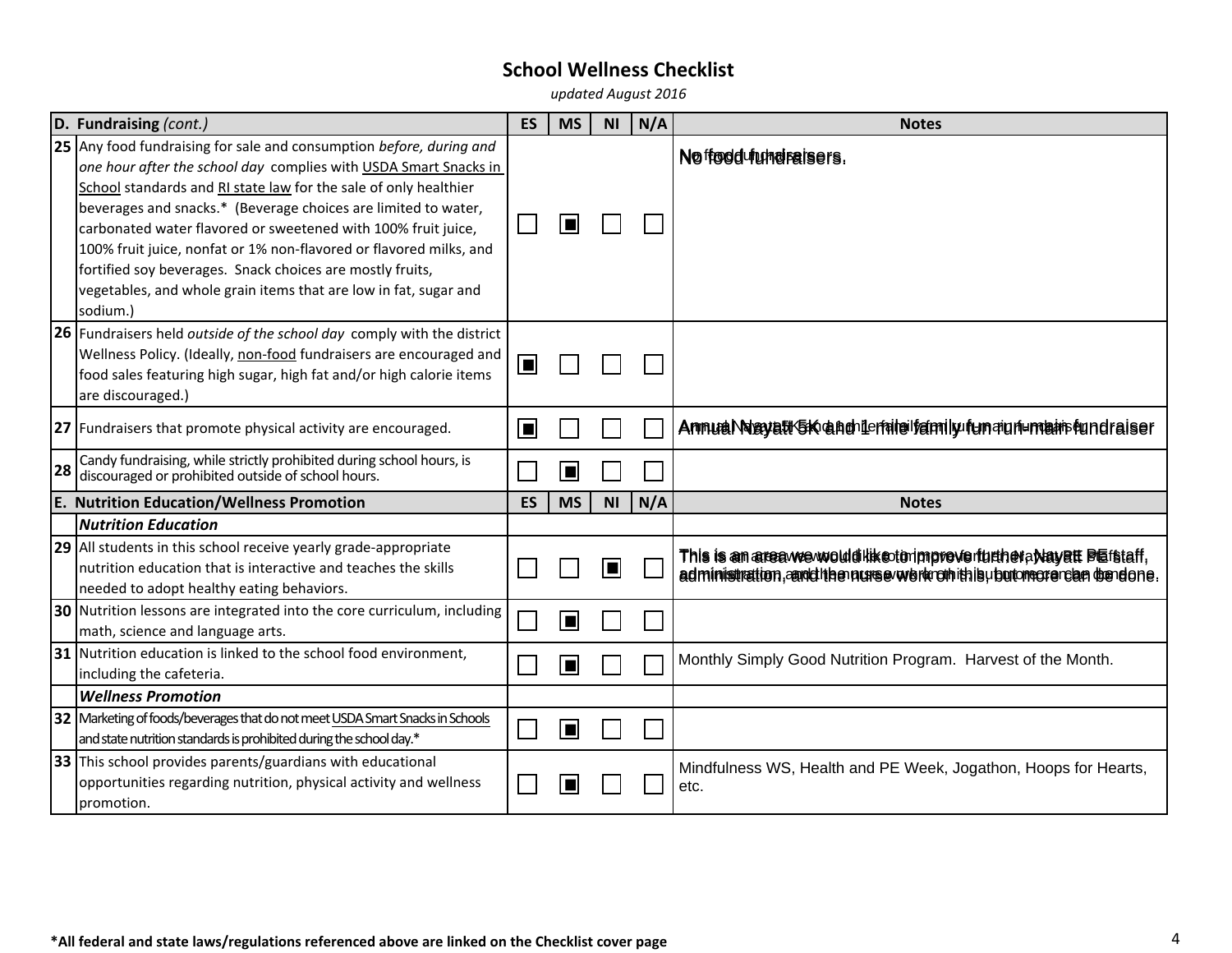*updated April 2016*

| E. Nutrition Education/Wellness Promotion (cont.)                                                                                                                                                                                                                                                                                           | <b>ES</b> | <b>MS</b> | <b>NI</b> | N/A | <b>Notes</b> |
|---------------------------------------------------------------------------------------------------------------------------------------------------------------------------------------------------------------------------------------------------------------------------------------------------------------------------------------------|-----------|-----------|-----------|-----|--------------|
| 34 The staff is encouraged to model healthy behaviors and<br>build the commitment of staff to help improve the school nutrition<br>and physical activity environment.                                                                                                                                                                       |           |           |           |     |              |
| 35 The staff is afforded opportunities for wellness education,<br>including presentations and workshops, health assessments,<br>fitness activities and the distribution of educational and<br>informational materials.                                                                                                                      |           |           |           |     |              |
| <b>Student Rewards and Incentives</b>                                                                                                                                                                                                                                                                                                       |           |           |           |     |              |
| 36 Student rewards and incentives support the district Wellness<br>Policy. (Ideally, food or candy is never used as a reward or<br>incentive in the classroom or elsewhere in the school<br>environment.)                                                                                                                                   |           |           |           |     |              |
| <b>F. Physical Education</b>                                                                                                                                                                                                                                                                                                                | <b>ES</b> | <b>MS</b> | <b>NI</b> | N/A | <b>Notes</b> |
| $ 37 $ Every student in this school participates in Physical Education that<br>meets the RI mandated requirement of an average of 20 minutes<br>per day (100 minutes per week) for PE/Health.* (Ideally, PE classes<br>meet consistently throughout the entire school year.)<br>38 The Physical Education program is aligned with the RI PE |           |           | E         |     |              |
| Framework and state standards, which provides a sequential,<br>developmentally appropriate curriculum designed, implemented<br>and evaluated to help students develop the knowledge, motor<br>skills, self-management skills, attitudes and confidence needed to<br>adopt and maintain physical activity throughout their lives.*           |           |           |           |     |              |
| 39 This school provides an enjoyable and safe environment for PE<br>classes with adequate space and equipment.                                                                                                                                                                                                                              |           |           |           |     |              |
| 40 This school introduces and administers developmentally<br>appropriate health-related fitness assessments.                                                                                                                                                                                                                                |           |           |           |     |              |
| 41 All PE classes are taught by certified PE teachers who are provided<br>professional development specific to Physical Education each<br>school year.                                                                                                                                                                                      |           |           |           |     |              |
| 42 This school does not allow exemptions, waivers or substitutions for<br>PE classes. All students must participate in PE unless excused by a<br>certified medical provider.                                                                                                                                                                |           |           |           |     |              |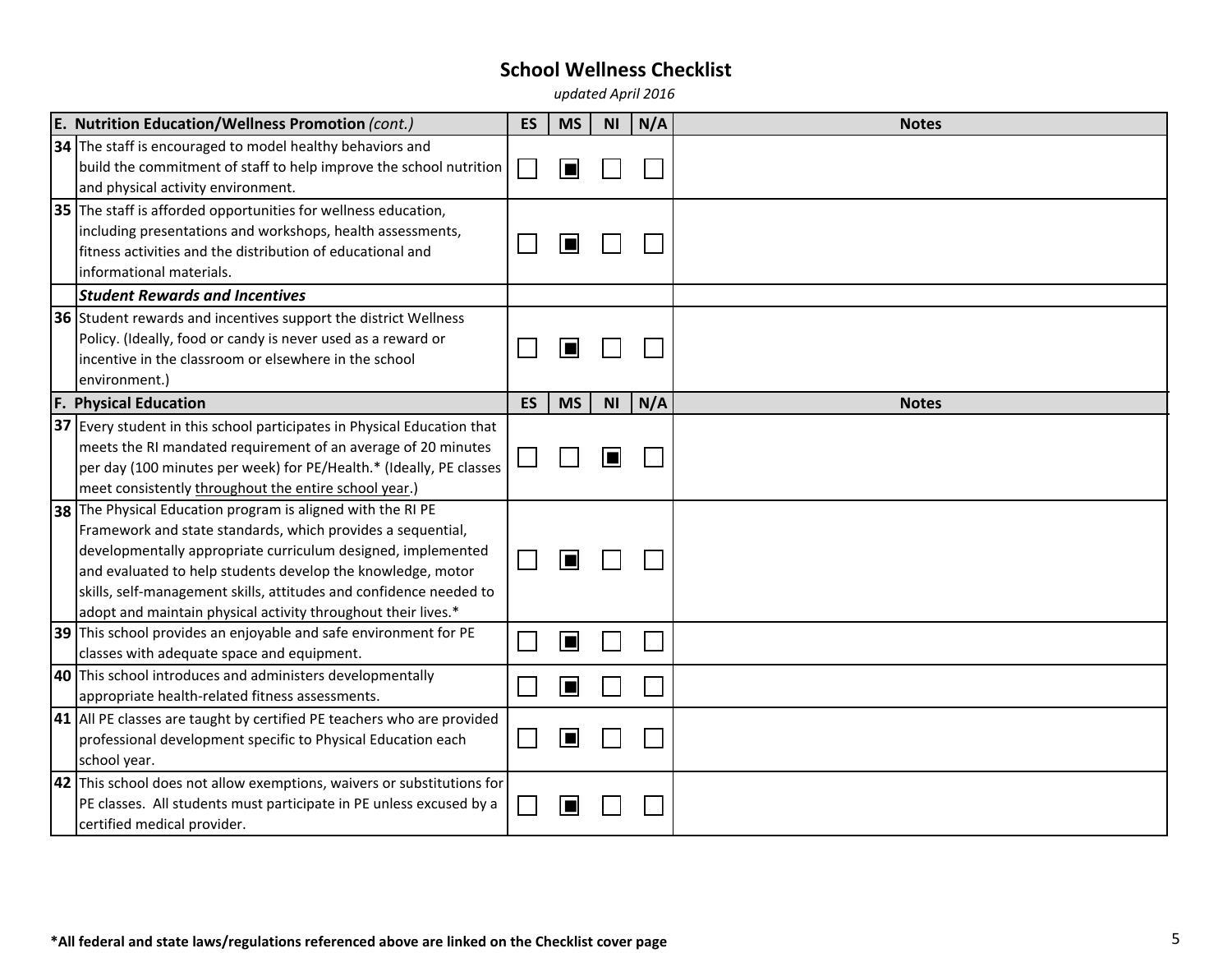*updated April 2016*

| <b>G. Physical Activity</b>                                                                                                                                                                                                                                                                                             | <b>ES</b> | <b>MS</b> | <b>NI</b> | N/A | <b>Notes</b>                                                                                     |
|-------------------------------------------------------------------------------------------------------------------------------------------------------------------------------------------------------------------------------------------------------------------------------------------------------------------------|-----------|-----------|-----------|-----|--------------------------------------------------------------------------------------------------|
| 43 This school provides adequate, developmentally appropriate and<br>safe facilities and recreation areas for physical activity.                                                                                                                                                                                        |           |           |           |     |                                                                                                  |
| 44 All students in schools with grades K-6 receive 20 consecutive minutes<br>of daily recess as required by RI state law. Good faith efforts are made<br>not to withhold recess for punitive reasons.* (Ideally, recess is before<br>lunch and provisions are made for active play when indoor recess is<br>necessary.) |           |           |           |     |                                                                                                  |
| <b>45</b> Physical activity, including recess, is not used or withheld for<br>punitive or academic reasons.                                                                                                                                                                                                             |           |           |           |     |                                                                                                  |
| 46 Physical activity breaks are utilized during classroom time. (Ideally,<br>staff training is provided.)                                                                                                                                                                                                               | ■         |           |           |     | Daily exercise, movement breaks, energizers, Go Noodle, etc. are par                             |
| 47 This school provides and/or collaborates with qualified<br>professionals or community organizations to provide a range of<br>organized before/after school physical activity opportunities for all<br>students (i.e. club, intramural, interscholastic).                                                             | ■         |           |           |     | Aftersbood dimechnomic marksports, reaceour aiming, daip hop<br>belkenng bein both dancing, etc. |
| <b>48</b> School spaces and facilities are available to students, staff and<br>community members, agencies and organizations outside of the<br>school day to encourage physical activity.                                                                                                                               |           |           |           |     |                                                                                                  |
|                                                                                                                                                                                                                                                                                                                         | 10        | 34        | 3         |     | Total should equal 48 standards<br> 48 <br>$=$                                                   |